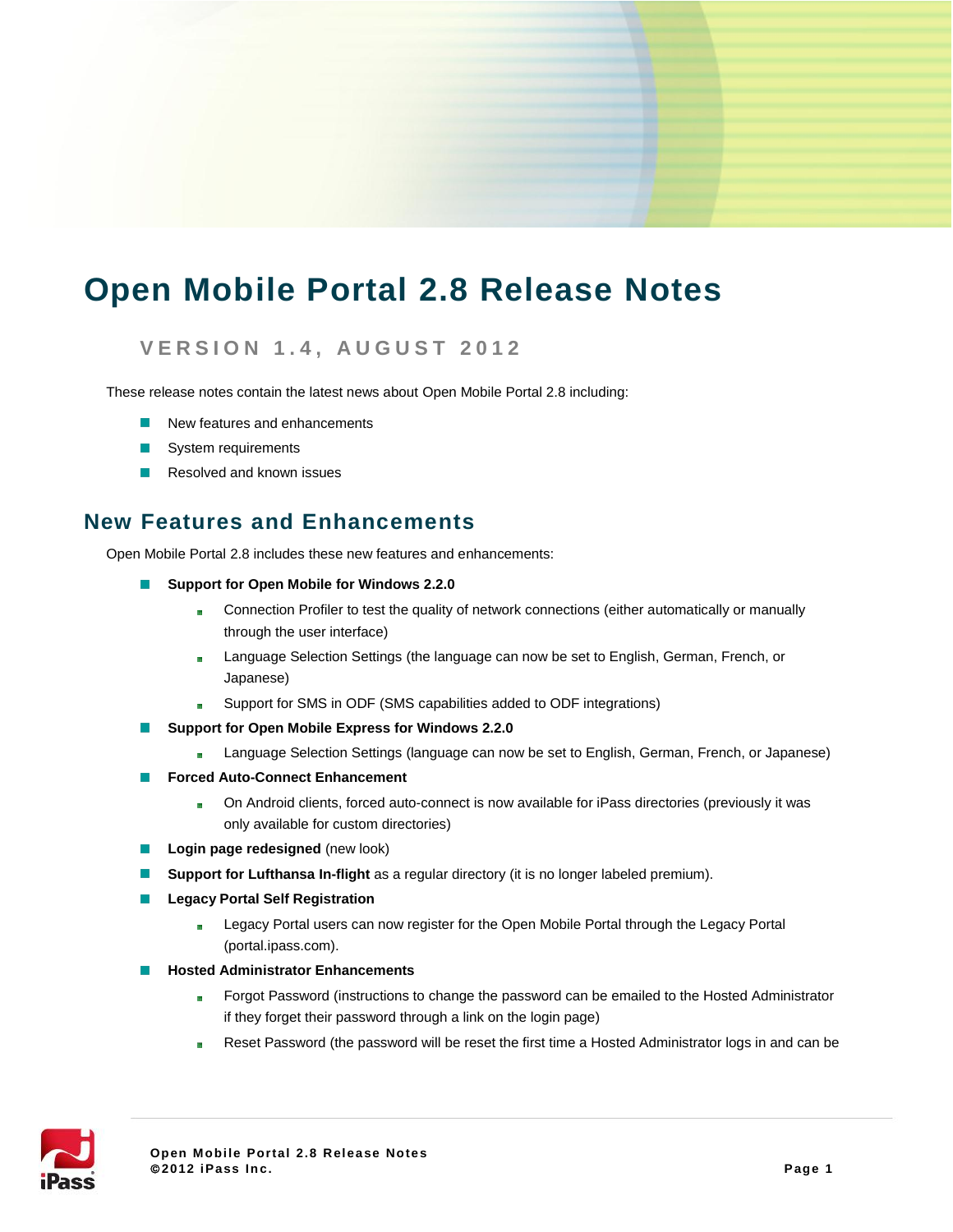reset if the password is forgotten)

High Availability of Hosted Administrator authentication is.

## **System Requirements**

Using the iPass Open Mobile Portal requires an Internet connection and one of the following browsers with both JavaScript and Adobe Flash Player 10 or later enabled:

- Internet Explorer version 8 or later.  $\mathcal{L}_{\mathcal{A}}$
- ×. Mozilla Firefox version 12 or later.

## **Resolved Issues**

The following issue has been resolved for this release of the Open Mobile Portal:

| <b>Issue ID</b> | <b>Description</b>                                                                                                                                                                                                                                                             |
|-----------------|--------------------------------------------------------------------------------------------------------------------------------------------------------------------------------------------------------------------------------------------------------------------------------|
| 117105          | In the <b>Child Account</b> tab, if the user submits a Re-sign contract form without entering all of the required fields in the<br>Pricing tab, then returns to the Pricing tab, some of the Additional Pricing fields are no longer missing.                                  |
| 117031          | In the Child Account tab, when you select a child account and click View Requests, Re-sign contract now always<br>appears in the <b>Request Type</b> dropdown menu.                                                                                                            |
| 116909          | On some Firefox browsers, when navigating to the Login Page, the user no longer has to click on the Username field<br>before entering their Username.                                                                                                                          |
| 116885          | A profile will no longer be marked with a red Favorite star after the production version of the profile is deleted.                                                                                                                                                            |
| 116800          | In the Child Account tab, when you click View Requested Child Account to finish and submit a request you created<br>earlier, the <b>Continue</b> and <b>Submit Form</b> buttons now always appear.                                                                             |
| 116083          | An extra vertical scroll bar no longer appears in the Resign Contract Form.                                                                                                                                                                                                    |
| 115824          | The list of Portal brands available to a child account are now checked against the Portal brands that are allowed by<br>the most recent version of the Service Package (so brands that were available before a change to the Service<br>Package no longer appear on the list). |

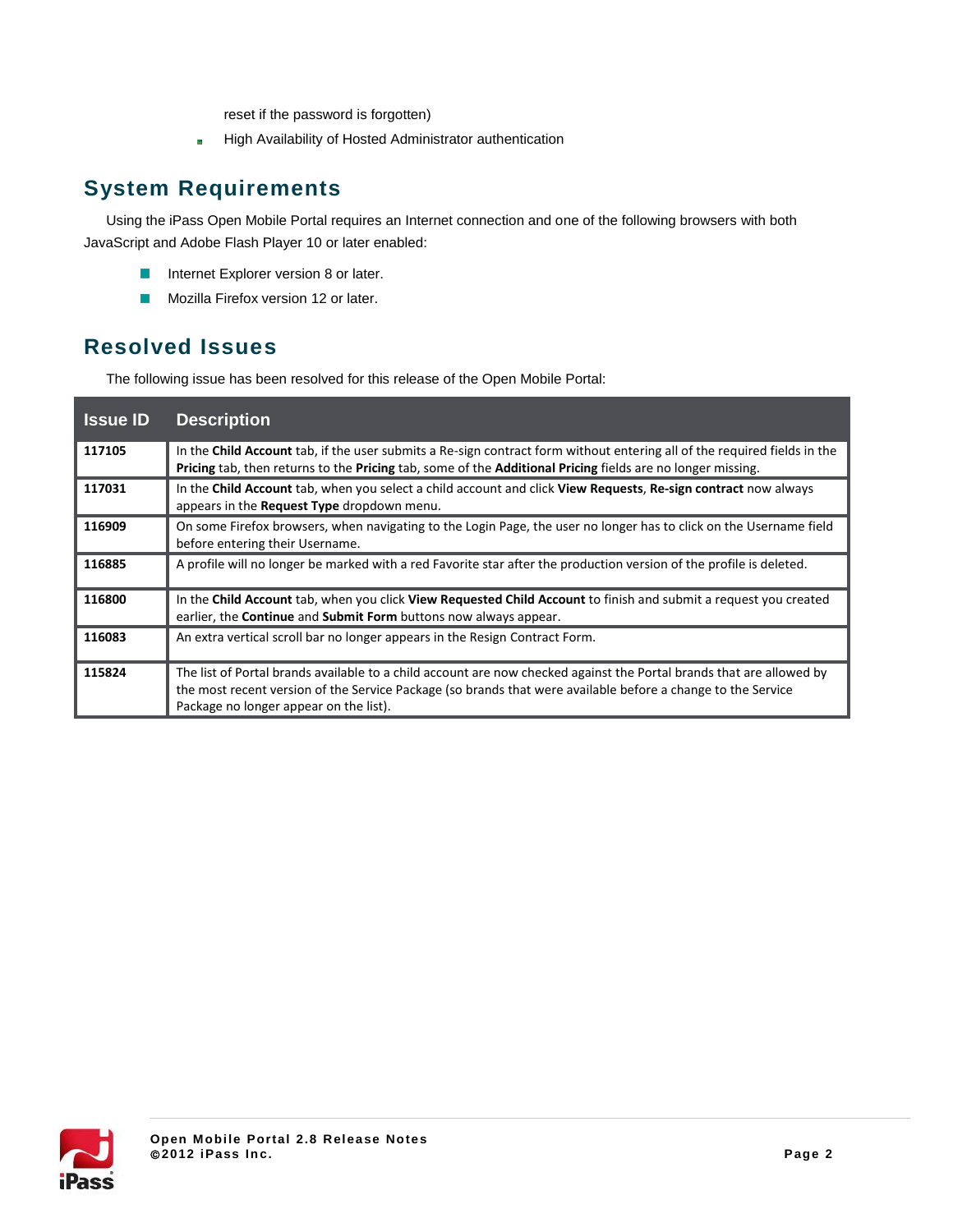### **Known Issues**

The following issues are known for this release of the Open Mobile Portal:

| <b>Issue ID</b> | <b>Description</b>                                                                                                                                                                                                                                                                                                                                                                                                                                                                                                                                                                                                                      |
|-----------------|-----------------------------------------------------------------------------------------------------------------------------------------------------------------------------------------------------------------------------------------------------------------------------------------------------------------------------------------------------------------------------------------------------------------------------------------------------------------------------------------------------------------------------------------------------------------------------------------------------------------------------------------|
| 117745          | ODF files uploaded to the Open Mobile Portal now require the following two elements in the <devicesettings> XML<br/>block:</devicesettings>                                                                                                                                                                                                                                                                                                                                                                                                                                                                                             |
|                 | <smssend> false </smssend><br><smsreceive> false </smsreceive>                                                                                                                                                                                                                                                                                                                                                                                                                                                                                                                                                                          |
|                 | Besides SampleMBLiteGprsWithSMS.xml, these elements have to be added to the sample files downloaded<br>from Device Support > Create Device Support before they are uploaded to the Open Mobile Portal.                                                                                                                                                                                                                                                                                                                                                                                                                                  |
|                 | In a future Open Mobile Portal release, these elements will no longer be required.                                                                                                                                                                                                                                                                                                                                                                                                                                                                                                                                                      |
| n/a             | Before Windows client 2.0.0, if proxy setting were not configured in the profile, proxy settings were enabled by<br>default (and the client would authenticate using local Windows domain credentials). Starting at Windows client<br>2.0.0, if proxy settings were not configured in the profile, proxy settings were not enabled by default. If you created<br>any profiles for Windows client 2.0.0 or later that need proxy settings enabled, please make sure you review that<br>profile's proxy settings. In future releases of the Portal, Proxy Settings will be enabled by default for all Windows<br>2.0.0 clients and above. |
| 117563          | After a user registers for the Open Mobile Portal from the Legacy Portal (portal.ipass.com) and is redirected to the<br>login page, the URL remains on the registration page. This could cause the user to bookmark or save the registration<br>page instead of the login page.                                                                                                                                                                                                                                                                                                                                                         |
| 116842          | Sometimes an "Unexpected Error" message will appear when downloading a User Activity report. If you see an<br>unexpected error when downloading the User Activity report:<br>Close the "Unexpected Error" dialog box.<br>1.<br>2.<br>Click the Download Report link in the right side of the page.<br>Save the file.<br>3.                                                                                                                                                                                                                                                                                                              |
| 116590          | If a production version of a profile is deleted right after it has been created, returning to the test version of the<br>profile and publishing to production may produce an error. If this is encountered, the user should edit the profile,<br>publish it to test, and then publish it to production.                                                                                                                                                                                                                                                                                                                                 |
| 116533          | Occasionally on the Manage Profiles page, the Select an Action dropdown menu will not work (it will be grayed-out<br>and display an error message). To fix this, log out, clear the browsing history, and log in again.                                                                                                                                                                                                                                                                                                                                                                                                                 |
| 116379          | When publishing a Wifi Mobilize Android client, entering a floating point value (such as 1.0) in the Code Version field<br>will prevent the client from being built by the packager. There is currently no warning to prevent this.                                                                                                                                                                                                                                                                                                                                                                                                     |
| 116345          | Profiles for Android clients version 1.1.1 and below can no longer be published, but the button to publish still<br>appears and the error messaging may make the issue clear.                                                                                                                                                                                                                                                                                                                                                                                                                                                           |
| 115561          | It is possible for a child company to create a custom directory with the same name as the parent company (so that<br>two custom directories share the same name with no indication of which company created the directory).                                                                                                                                                                                                                                                                                                                                                                                                             |
| 115379          | In Manage Brands, for Windows clients 2.x, the installer preview will not match the actual installer image.                                                                                                                                                                                                                                                                                                                                                                                                                                                                                                                             |
| 115290          | Wifi Mobilize 1.1.0 brands are shown for Open Mobile 2.2.0 for Android profiles.                                                                                                                                                                                                                                                                                                                                                                                                                                                                                                                                                        |
| 115274          | If the same image file is used for the Provider logo in a Service Package and the logo for a client brand that is applied<br>to a profile using that Service Package, the profile cannot be published. Make sure you use unique names for the<br>Provider Logo image file and any image file you use in client branding.                                                                                                                                                                                                                                                                                                                |
| 114339          | Brand sharing allows a brand to be shared with a child customer, even though the service package has not been<br>assigned to the child company.                                                                                                                                                                                                                                                                                                                                                                                                                                                                                         |
| 114040          | Accounts can be saved without entering an authentication format. If so, then the client will try to authenticate with<br>an empty format (and fail).                                                                                                                                                                                                                                                                                                                                                                                                                                                                                    |